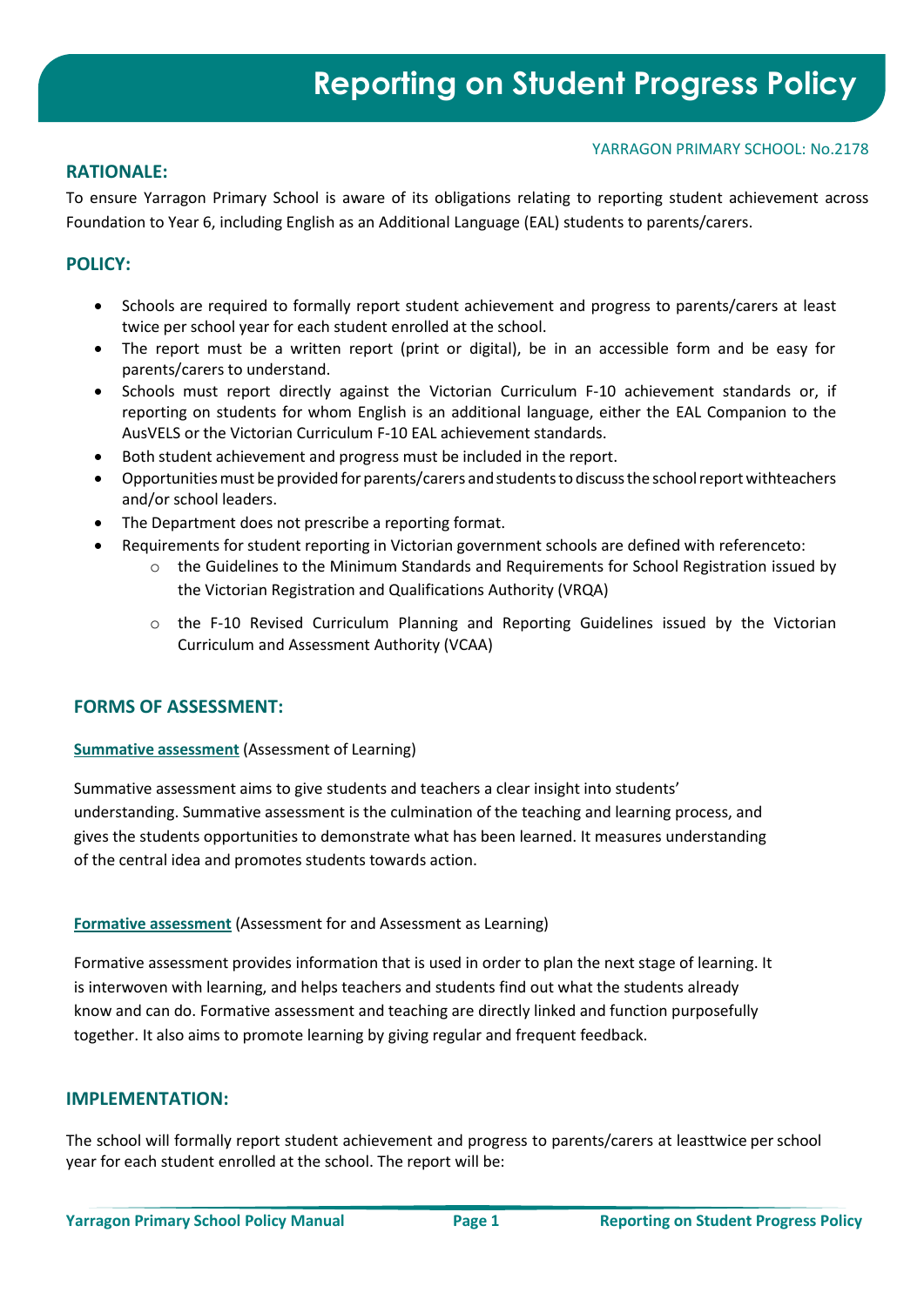# **Reporting on Student Progress Policy**

#### YARRAGON PRIMARY SCHOOL: No.2178

- o a written report (print or digital)
- o in an accessible form, and
- o easy for parents/carers to understand

The school will report directly against the Victorian Curriculum F - [10 achievement standards,](https://victoriancurriculum.vcaa.vic.edu.au/) orif reporting on students for whom English is an Additional Language (EAL), either:

- o the EAL companion to the AusVELS, or
- o the Victorian Curriculum F-10 EAL achievement standards

Both student achievement and progress will be included in the report.

- The five-point scale will be used when reporting on student achievement and progress:
	- o this requirement cannot be met by using the existing levels of the curriculum
	- $\circ$  for English, Mathematics and Science, at least an age-related five-point scale is required
	- $\circ$  for all other curriculum areas, another kind of five-point scale may be used (for example, a scale developed around learning goals or learning dimensions)
	- o more than one scale may be used for the same learning area or capability

Note that there may be specific instances where a school decides in partnership with an individual student and their parents/carers that an alternative to a full report for that student is appropriate.

## **TYPES OF REPORTING:**

Reporting will be conducted in line with Departmental policy.

The following outlines how we will communicate information about assessment.

#### **Teacher – Student Conferences**

Daily, on-going feedback from teacher to student and student to teacher, enables reflection and further refinement of skills and understandings supporting student learning and teacher planning.

#### **Teacher – parent Conferences**

These opportunities occur informally throughout each year. They are designed to be constructive and as needed. Parents are encouraged to make appointment times if significant issues need to bediscussed however for other issues, teachers are available at various times throughout each week.

These times also provide parents with the opportunity to provide information about the culturalcontext of the student's learning.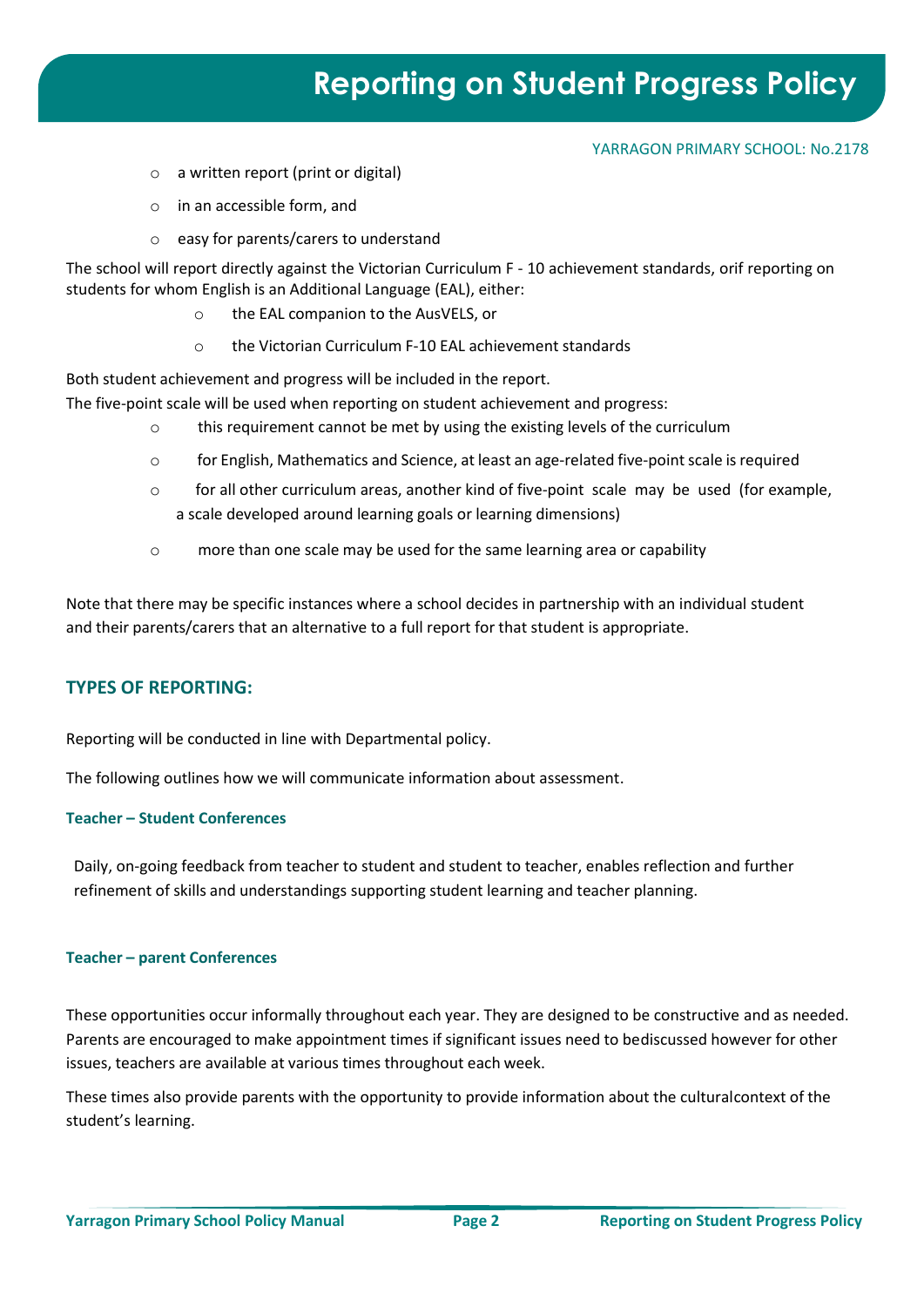#### YARRAGON PRIMARY SCHOOL: No.2178

#### **The Written Report**

Determination of grading levels for formal reporting purposes will reflect student performances on summative assessment tasks. Student grades will reflect their most consistent level of achievement, usually their most recent level of achievement at the time of reporting. Teachers work collaboratively to determine achievement levels and to establish exemplars. Teachers will write Personal /Social comments about each student making reference to learner profiles.

Student reports will be retained for 30 years after student departures. In some cases, student reports are considered permanent records, which prohibits their disposal Refer Records Management Policy.

### **REPORTING TO THE DEPARTMENT:**

The school will upload their student achievement data via CASES21 twice yearly — by 30 June and 31 December each year.

The school will record data in the Department's specified format so that CASES21 can accept it. Note: There are two methods for recording data: an import/export process utilising commercialreporting software, or direct entry into CASES21

If the school uses commercial reporting software, the vendor will be compliant with the Department's specified format.

A step-by-step process for preparing student achievement data and sending summary results to theDepartment is provided in the [CASES21 Administration User Guide Chapter 23](https://edugate.eduweb.vic.gov.au/Services/bussys/cases21/User%20Guides/C21%20ADMINISTRATION%20User%20Guides/Chapter%2023%20Student%20Achievement.pdf) — [Student Achievement](https://edugate.eduweb.vic.gov.au/Services/bussys/cases21/User%20Guides/C21%20ADMINISTRATION%20User%20Guides/Chapter%2023%20Student%20Achievement.pdf) (login required).

## **RECORDS MANAGEMENT:**

Student reports are records. In some case, they are considered permanent records, which prohibits their disposal.

Foundation (Prep) – Year 6 reports will be kept for six years after student departures.

• Please refer also to the school's *Assessment of Student Achievement &Progress Policy, Curriculum Programs Foundation – Year 10 Policy* and the *Data Analysis & Use Policy*.

## **COMMUNICATION:**

This policy will be communicated to our school community in the following ways:

- Available publicly on our school's website
- Included in staff induction processes and staff training
- Included in school newsletter
- Included in staff handbook/manual
- Discussed at annual staff briefings/meetings